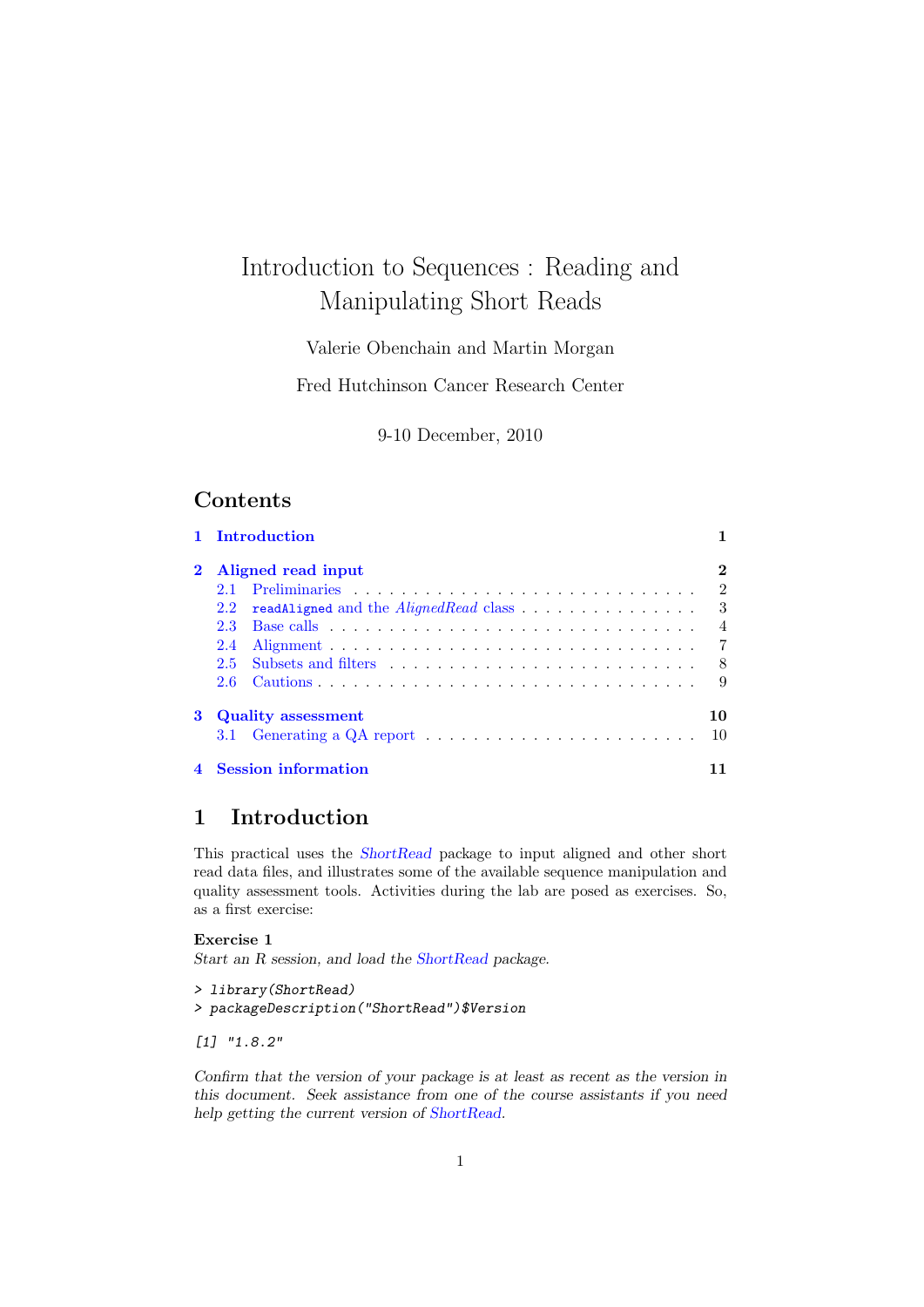The course also requires access to sample data. We will be using yeast data from an RNA-seq experiment. See browseVignette("SeattleIntro2010") for experiment details.

Exercise 2

Load the SeattleIntro2010 package. Use

> library(SeattleIntro2010)

# <span id="page-1-0"></span>2 Aligned read input

This section illustrates input of aligned reads. It focuses on aligned reads in BAM format; reading data produced by software such as MAQ or Bowtie is described in the [ShortRead](http://bioconductor.org/packages/release/bioc/html/ShortRead.html) 'Overview' vignette and on the readAligned help page.

### <span id="page-1-1"></span>2.1 Preliminaries

Vendor and third-party software is likely to process raw images, base calling ([Rolexa](http://bioconductor.org/packages/release/bioc/html/Rolexa.html) is a Bioconductor package providing alternative base calling), and alignment to a reference genome (see [BSgenome](http://bioconductor.org/packages/release/bioc/html/BSgenome.html) and the matchPDict function of [Biostrings](http://bioconductor.org/packages/release/bioc/html/Biostrings.html)). The following work flow starts with reads aligned with BWA software in BAM format.

We'll start by creating a variable, extdataDir, containing the directory holding the sample data, and check to make sure that we have defined the right path.

```
> extdataDir <-
+ system.file("extdata", package="SeattleIntro2010")
> file.exists(extdataDir)
```
[1] TRUE

```
> stopifnot(file.exists(extdataDir))
```
A key functionality provided by [ShortRead](http://bioconductor.org/packages/release/bioc/html/ShortRead.html) is input of a diversity of file types, both of files from the Illumina pipeline and from other software and in formats appropriate for other technologies. The interface to these input functions is meant to facilitate reading one or more files into a single object. The interface is like that for list.files: provide a directory path where relevant files are to be found, plus a regular expression to select the files you are interested in.

#### Exercise 3

Use list.files to display all files in the extdataDir directory.

```
> list.files(extdataDir)
```

```
[1] "GeneRange.bed"
```
- [2] "SRR002051.chrI-V.bam"
- [3] "SRR002051.chrI-V.bam.bai"
- [4] "SRR002051.reads1-50k.fastq"
- [5] "SRR002051.reads1-50k.fastq.NOTE"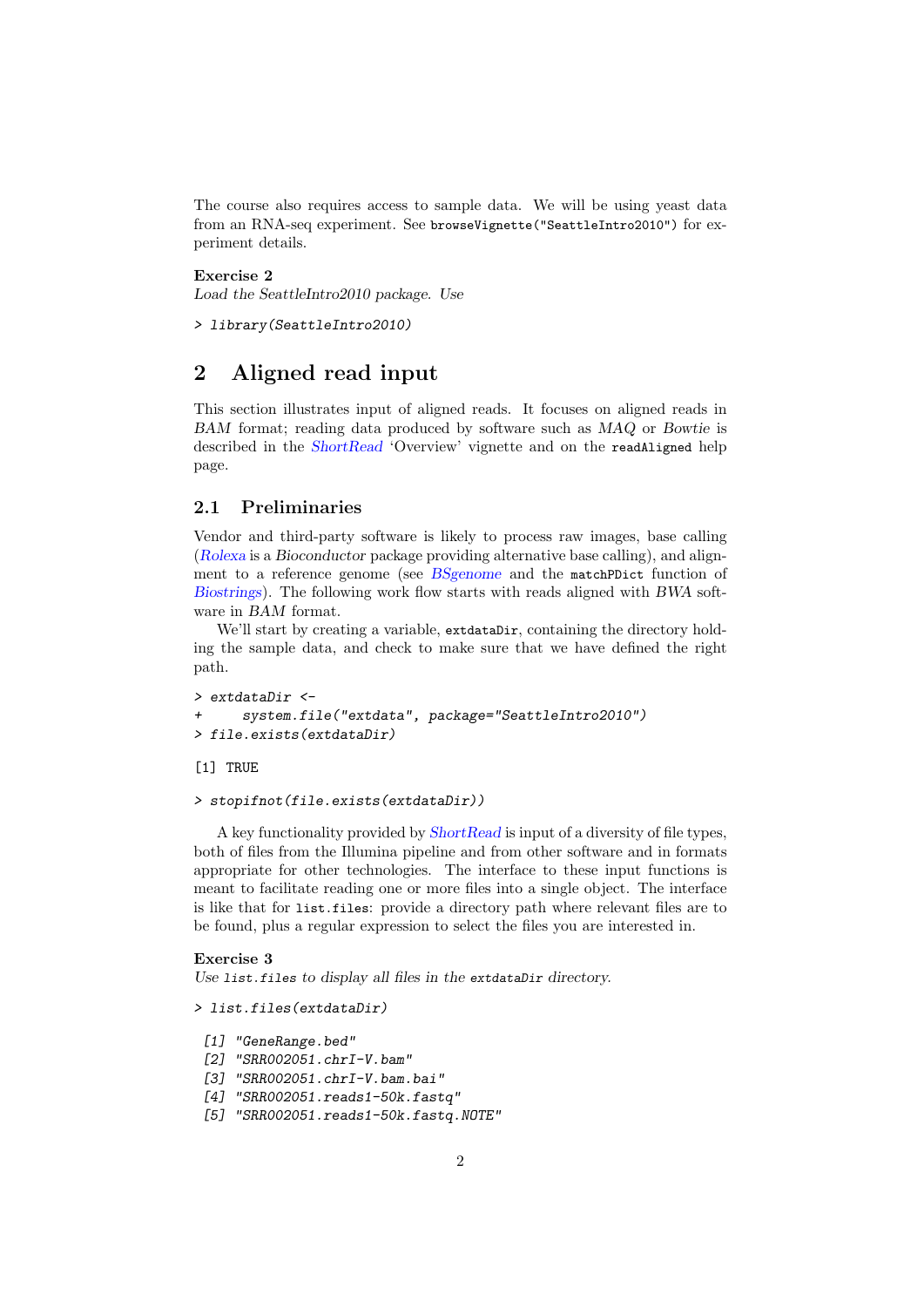- [6] "exprsMat.csv"
- [7] "mm9\_knownGene.sqlite"
- [8] "pData.csv"
- [9] "sacCer2\_sgdGene.sqlite"
- [10] "subData.bed"

We'll select just one file to use in this analysis, based on files matching the regular expression SRR002051.chrI-V.bam\$. The use of the special character '\$' ensures that we don't also match the BAM index file (extention .bai) in the same directory. Other inputs (e.g., Solexa, MAQ, Bowtie, or BWA files) are also supported.

#### Exercise 4

We'll use an abbreviated file for most parts of this lab. The abbreviated file contains chromosomes 1 through 5 from a single lane of an Illumina run. The name of the file is SRR002051.chrI-V.bam. We will match this 'pattern' and check that we have specified the pattern appropriately.

> pattern <- "SRR002051.chrI-V.bam\$" > list.files(extdataDir, pattern)

[1] "SRR002051.chrI-V.bam"

### <span id="page-2-0"></span>2.2 readAligned and the  $\emph{A}$ lignedRead class

The readAligned function can be used to input aligned reads. The first argument is a directory path where alignment files are to be found. The second argument is the regular expression to select files to be read. An optional third argument allows the user to specify which type of file is to be read in.

#### Exercise 5

Use readAligned to read in the data, specifying BAM as the type of file.

```
> aln <- readAligned(extdataDir, pattern, type="BAM")
```
See the help page for readAligned for additional details about supported file types.

What does readAligned input? It inputs the short read sequences and base call qualities, and the chromosome, position, and strand information associated with short read alignments. This information is expected to be provided by all short read alignemnt software.

### Exercise 6

Display the object we have read in.

> aln

```
class: AlignedRead
length: 446075 reads; width: 33 cycles
chromosome: chrI chrI ... chrV chrV
position: 11 1062 ... 576545 576836
strand: - + ... - -alignQuality: NumericQuality
alignData varLabels: flag
```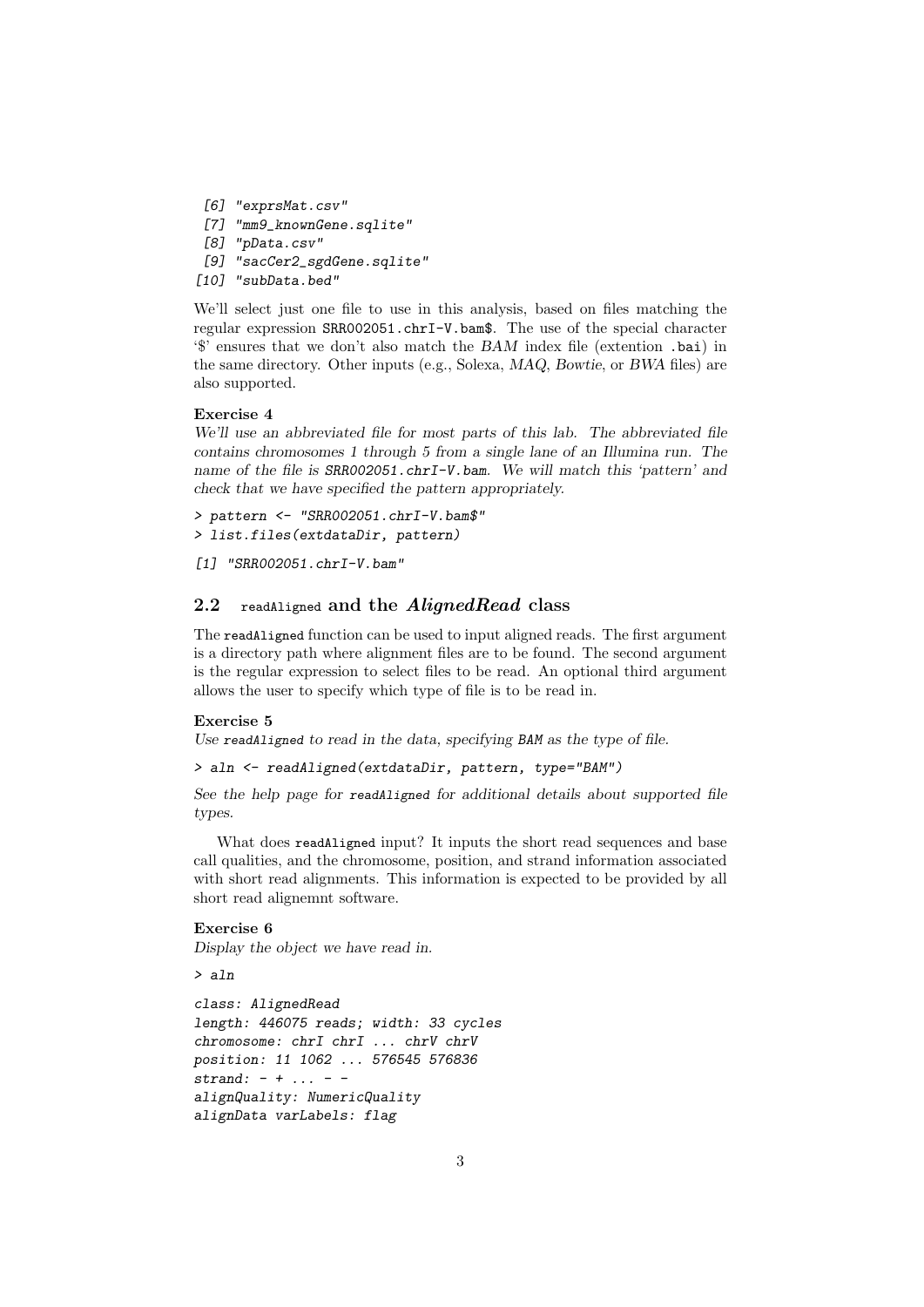There are 446075 reads in the object, each read consisting of 33 nucleotides. View the first several reads and query information about, e.g., the number of reads that align to each strand, or to each chromosome.

#### > head(sread(aln))

```
A DNAStringSet instance of length 6
   width seq
[1] 33 TGTGGTGTGTGGTGTGGTGTGTGGGTGTGTGGG
[2] 33 TGCATCTTTAATCTTGTATGTTACACTACTCAT
[3] 33 TTAAATAACGTACCTATCACAGTATCGTCTTGA
[4] 33 TCTAAATGAGAGTTTGGTACCATGACTTTTAAC
[5] 33 ACAAGCAACTCATAATTTAAGTGGATATCTTTT
[6] 33 AGTTTTCTCAAACGCTTGATAGCATGATTTGAT
> table(strand(aln), useNA="ifany")
    + - *215256 230819 0
> table(chromosome(aln), useNA="ifany")
2micron chrI chrII chrIII chrIV chrIX chrM
    0 34753 103268 30551 213176 0 0
  chrV chrVI chrVII chrVIII chrX chrXI chrXII
 64327 0 0 0 0 0 0
chrXIII chrXIV chrXV chrXVI
    0 0 0 0
```
Notice how elements of the aln object are extracted using accessors such as sread and strand; these are described on the help page for the class of the aln object (indicated in the display of aln, above, as class AlignedRead); note that the help page refers to the help page for accessors to enumerate additional ways of accessing the data.

The strand function returns a factor with three levels. The first two describe reads aligned to the plus and minus strands, the third  $(*)$  is available for successful alignments where strand information is irrelevant. This BAM file was created by filtering out reads that did not align to chromosomes I-V so there are no NA values in the data. The approximately equal distribution of reads between the positive and negative strands indicate there is no bias.

Aligned reads contain several different kinds of information about 'quality'. Individual bases are assessed for quality during base calling. These 'raw' base qualities are 'calibrated' during alignment. The alignments themselves also have qualities associated with them, with the details of alignment quality differing between alignment algorithms.

### <span id="page-3-0"></span>2.3 Base calls

#### Exercise 7

Use alphabetFrequency to summarize nucleotide use in the short reads in aln.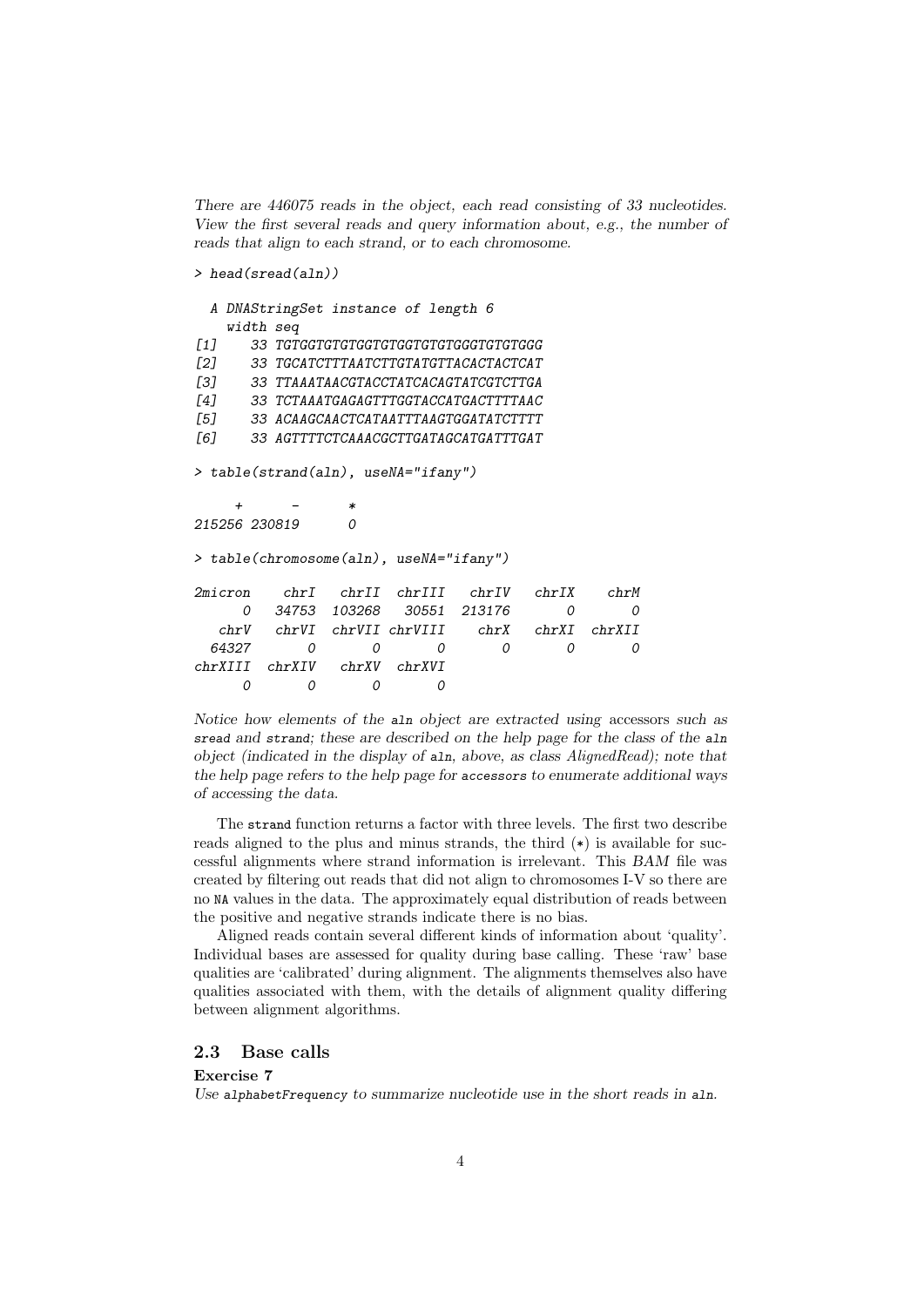```
> alphabetFrequency(sread(aln), collapse=TRUE, baseOnly=TRUE,
                as.prob=TRUE)
         A C G T
0.3640116233 0.1645332097 0.1602367451 0.3103772806
     other
0.0008411413
```
The frequency of 'other' (i.e., uncalled) nucleotides is typically  $\langle 1\% \rangle$ .

The expectation is that sequences start at essentially arbitrary locations in the sequenced DNA so nucloetide frequencies should be approximately constant over the cycles (i.e., an A is expected as frequently at the beginning of the sequence as at the end).

#### Exercise 8

Use alphabetByCycle to extract the number of each nucleotide  $A$ ,  $C$ ,  $T$ ,  $G$ , sequenced at each cycle. Plot the transpose of the matrix using matplot, to see how nucleotide counts change across cycles.

```
> abc <- alphabetByCycle(sread(aln))
> dim(abc)
[1] 17 33
> abc[1:4, 1:5]cycle
alphabet [,1] [,2] [,3] [,4] [,5]
      A 187244 175248 174714 179343 161588
      C 75581 68185 59399 61533 62913
      G 48303 59949 79958 68827 60694
      T 134947 142684 132004 136370 160879
> matplot(t(abc[1:4,]), type="1", lty=c(1:4),+ col=c("green","red","black","blue"), xlab="Cycle", ylab="Count")
> legend("top", dimnames(abc)$alphabet[1:4], lty=c(1:4),
+ col=c("green","red","black","blue"), bty="n", horiz=T)
```
There are a number of possible contributors to cycle-dependent nucleotide frequencies. Early experiments such as this frequently suffered from inadequate reagent volume and nucleotide-specific differential accumulation of fluorescent dyes.

### Exercise 9

> head(quality(aln))

Retrieve calibrated base quality from aln.

```
class: FastqQuality
quality:
 A BStringSet instance of length 6
   width seq
```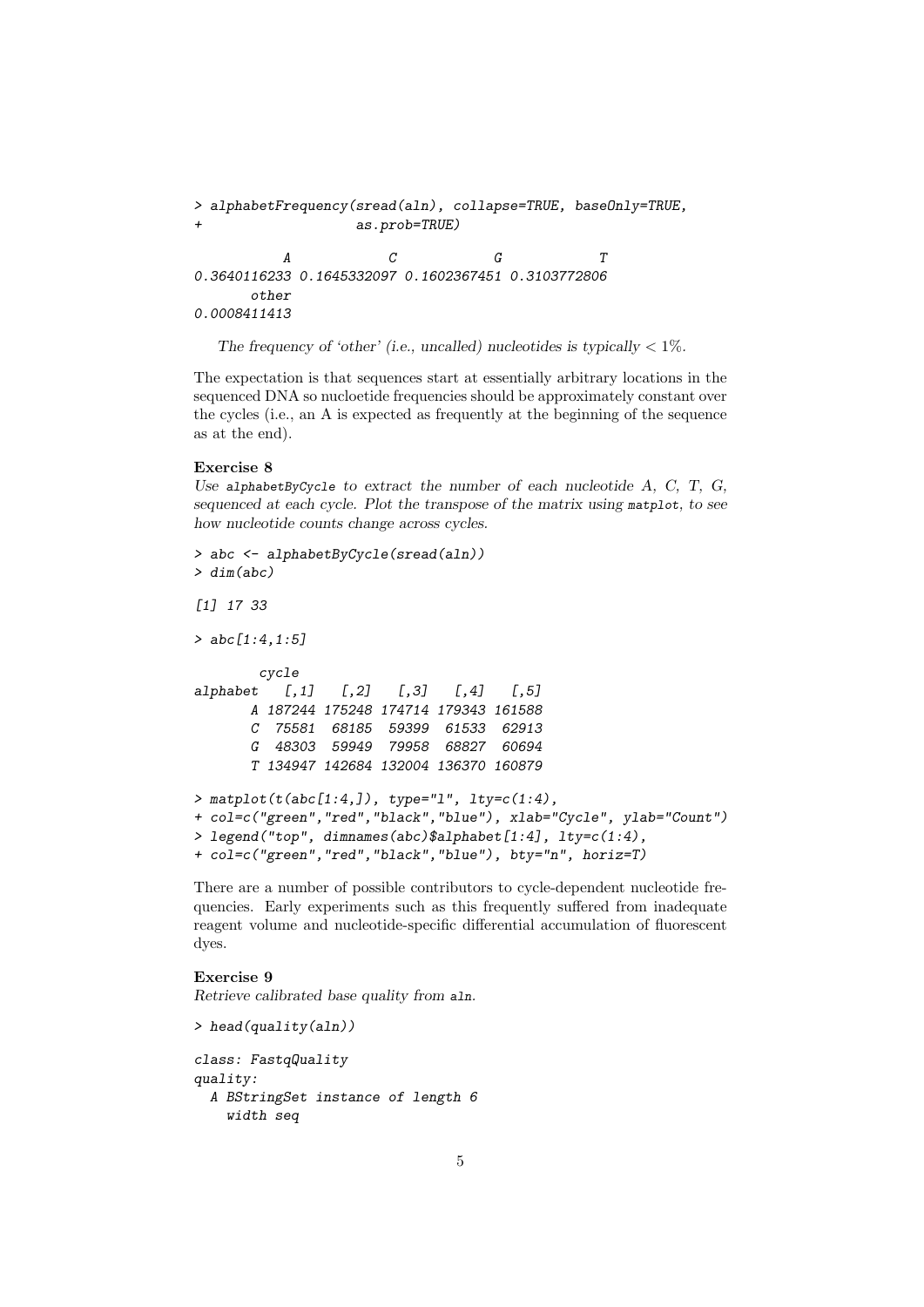

Figure 1: Nucleotide frequency per cycle

| $\lceil 1 \rceil$ | 33 IIIIIIIIIIIIIIIIIIIIE/8A9I+2I20,4(     |
|-------------------|-------------------------------------------|
| [2]               | 33 IIIIIIIIIIIIIIIIIEFII1%)<1<: H&+776    |
| [3]               | 33 IIIIIIIIIIIIIIIIIIIIIIIIEIIIIIIIk-     |
| <b>141</b>        | 33 IIIIIIIIIII8IIIIIIIIIIIG:=5*>I9'1I):   |
| Г51               | 33 IIIIIIIII9IIIIIIIIIIID4*I?203(;I3"&    |
| [6]               | 33 IIIIIIIIIIIIIIIIIIIIIIIIII-II; III%: I |

These qualities are string-encoded  $-10 \log_{10}$  probabilities. The encoding in this case follows a convention established by Illumina. The details of the encoding can be obtained by querying quality(aln) for its alphabet; the letter A corresponds to a  $-10log_{10}$  score of 1.

Numeric values are readily retrieved as a matrix, with rows corresponding to reads and columns to cycles. Computations can then be performed on them, e.g., to determine average calibrated quality scores as a function of cycle.

```
> alf <- alphabet(quality(aln))
> m <- as(quality(aln), "matrix")
> colMeans(m)
 [1] 39.41089 39.35913 39.24368 39.18939 39.08526 38.99672
 [7] 38.79983 38.30618 38.02001 37.85870 36.86351 37.08458
[13] 36.79942 36.15783 35.78240 35.37136 34.56440 34.05317
[19] 32.41027 32.33367 31.36152 30.40437 29.60604 27.79380
[25] 27.03094 26.24773 25.15012 23.75580 22.54234 21.28405
[31] 20.22223 19.00269 18.39202
```
#### Exercise 10

It may be of interest to identify the GC-rich reads in our sample.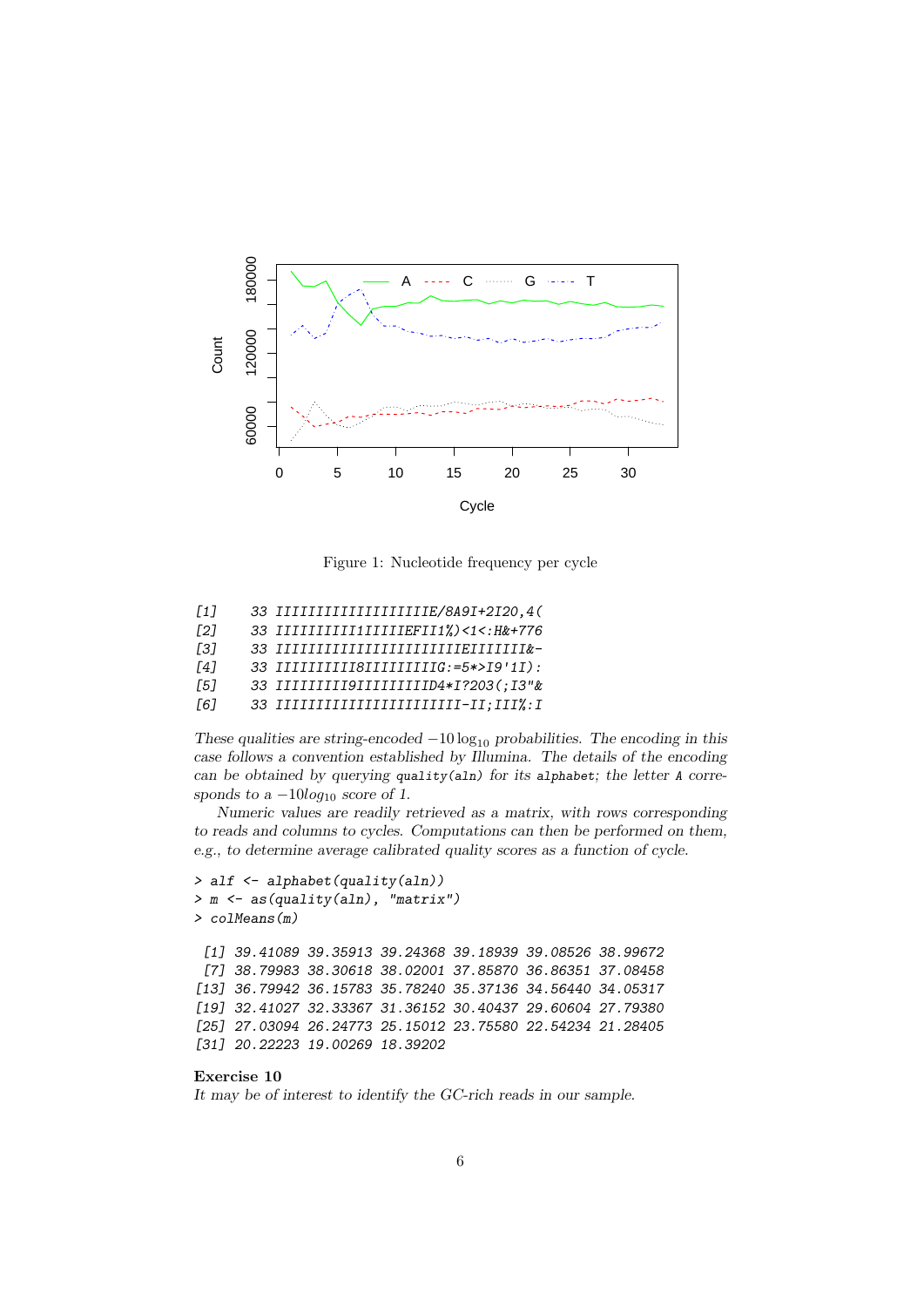```
> res <- alphabetFrequency(sread(aln), baseOnly=TRUE)
> head(res)
      A C G T other
[1, 1, 0, 0, 20, 13, 0][2,] 8 7 3 15 0
[3,] 11 7 4 11 0
[4,] 10 5 6 12 0
[5,] 12 5 4 12 0<br>[6,] 9 5 6 13 0
[6,] 95 6 13
> gcContent <- rowSums(res[,c("G", "C")]) / rowSums(res)
> print(histogram(gcContent, xlab="Percent GC",
+ ylab="Percent of total reads"))
> gcIdx <- gcContent > 0.6
> aln[gcIdx]
class: AlignedRead
length: 2117 reads; width: 33 cycles
chromosome: chrI chrI ... chrV chrV
position: 11 11802 ... 576096 576240
strand: - - ... + -alignQuality: NumericQuality
alignData varLabels: flag
```


Figure 2: GC-rich reads

### <span id="page-6-0"></span>2.4 Alignment

Alignment qualities are accessible with alignQuality. This returns an object that can contain quality scores in different formats; to extract the actual quality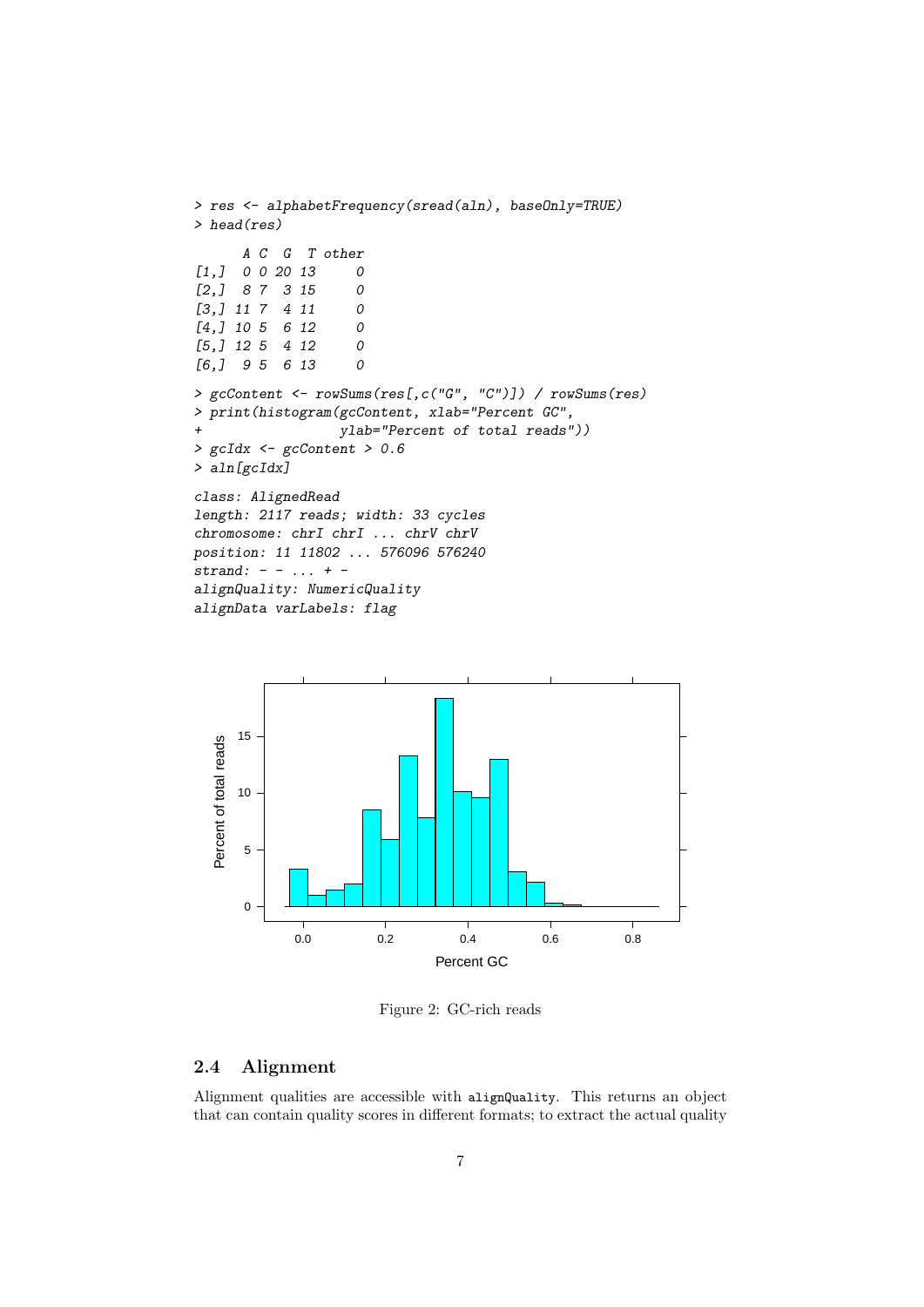scores, use quality. Reads failing to align or to align in multiple locations have an alignment quality of 0.

#### Exercise 11

Retrieve the alignment quality scores, determine how many align poorly, and visualize the distribution (Figure [3\)](#page-7-1) of scores.

> alignQuality(aln)

class: NumericQuality quality: 37 0 ... 0 0 (446075 total)

> q <- quality(alignQuality(aln))  $> sum(q == 0)$ 

[1] 64167

```
> print(densityplot(q[q>1], plot.points=FALSE,
                    xlab="Alignment quality"))
```


<span id="page-7-1"></span>Figure 3: Alignment quality

Alignment algorithms produce information in addition to basic data about chromosome, position, and strand alignment. The exact content varies between algorithms, and is available with alignData. alignData returns an Aligned-DataFrame object that contains these data and a metadata description of them.

# <span id="page-7-0"></span>2.5 Subsets and filters

A very common operation is to reduce the number of reads used for subsequent analysis. This can be done in a coordinated fashion by creating a subset of aln.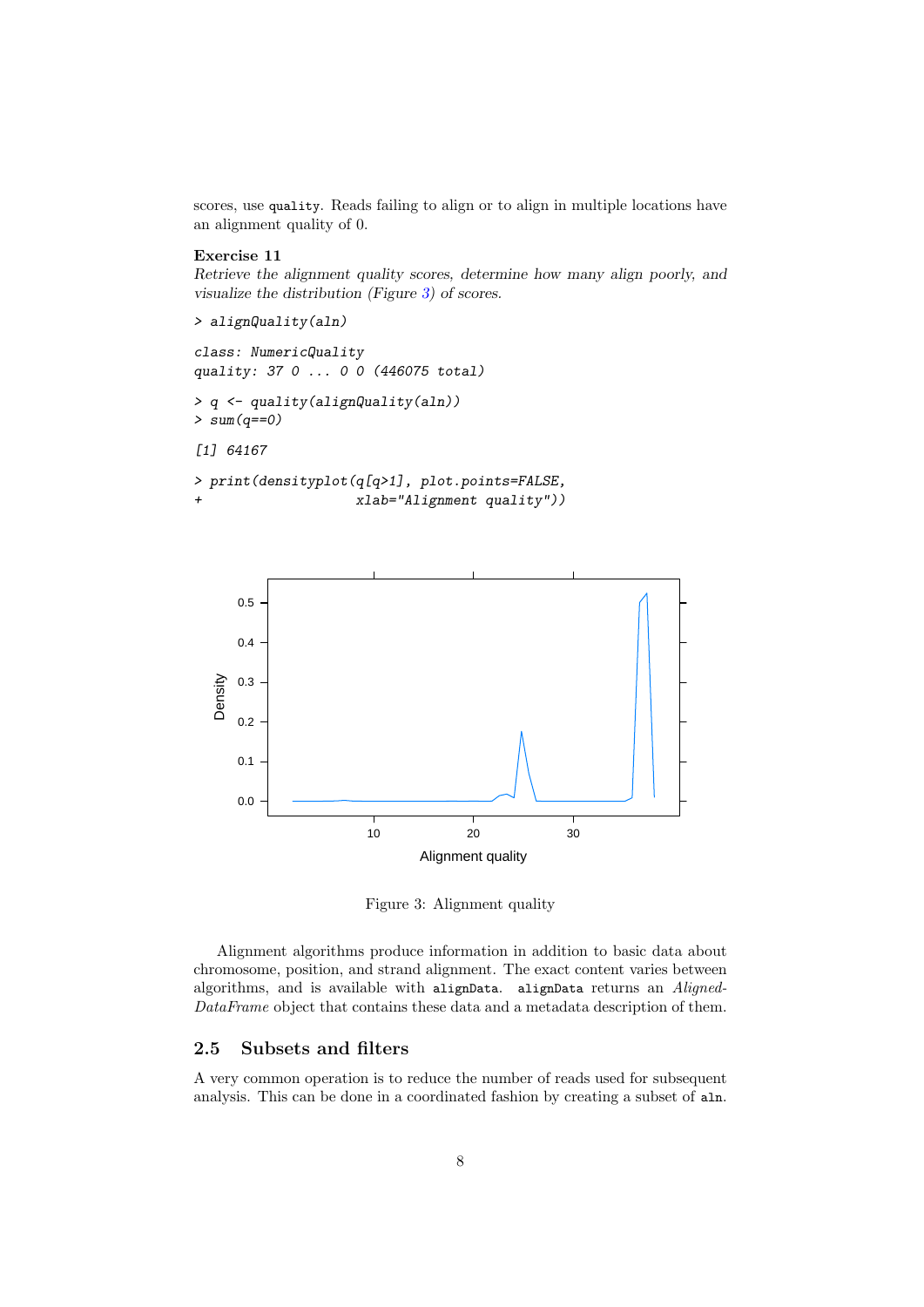#### Exercise 12

Select just the aligned reads from chromosome III and V.

```
> chrfilt <- chromosomeFilter("chrIII|chrV")
> aln[chrfilt(aln)]
class: AlignedRead
length: 94878 reads; width: 33 cycles
chromosome: chrIII chrIII ... chrV chrV
position: 876 1224 ... 576545 576836
strand: - + ... - -alignQuality: NumericQuality
alignData varLabels: flag
```
The filter functions built-in to [ShortRead](http://bioconductor.org/packages/release/bioc/html/ShortRead.html) use a 'factory' pattern to create instances of each filter that 'remember' how the filters were created. For instance, chromosomeFilter("chrV") creates an instance of the chromosome filter to select only chromosomes matching chrV.

#### Exercise 13

As an advanced example, the following filter subsamples a (user-specified) number of reads. The samplingFilter function uses the factory pattern, so filters created with it remember how many reads to sample.

```
> samplingFilter <- function(sampleSize) {
+ srFilter(function(x) {
+ idx \leftarrow seq\_len(leneth(x))+ idx %in% sample(idx, sampleSize)
+ }, name="Demo sampling filter")
+ }
> sample100 <- samplingFilter(100)
> aln[sample100(aln)]
class: AlignedRead
length: 100 reads; width: 33 cycles
chromosome: chrI chrI ... chrV chrV
position: 71913 72726 ... 519274 547594
strand: - - ... - +alignQuality: NumericQuality
alignData varLabels: flag
```
#### <span id="page-8-0"></span>2.6 Cautions

There are several confusing areas associated with reading data aligned with various software packages. (1) Some alignment programs and genome resources start numbering nucleotides of the subject sequence at 0, whereas others start at 1. (2) Some alignment programs report matches on the minus strand in terms of the 'left-most' position of the read (i.e., the location of the 3' end of the aligned read), whereas other report 'five-prime' matches (i.e., in terms of the 5' end of the read), regardless of whether the alignment is on the plus or minus strand. (3) Some alignment programs reverse complement the sequence of reads aligned to the minus strand. (4) Base qualities are sometimes encoded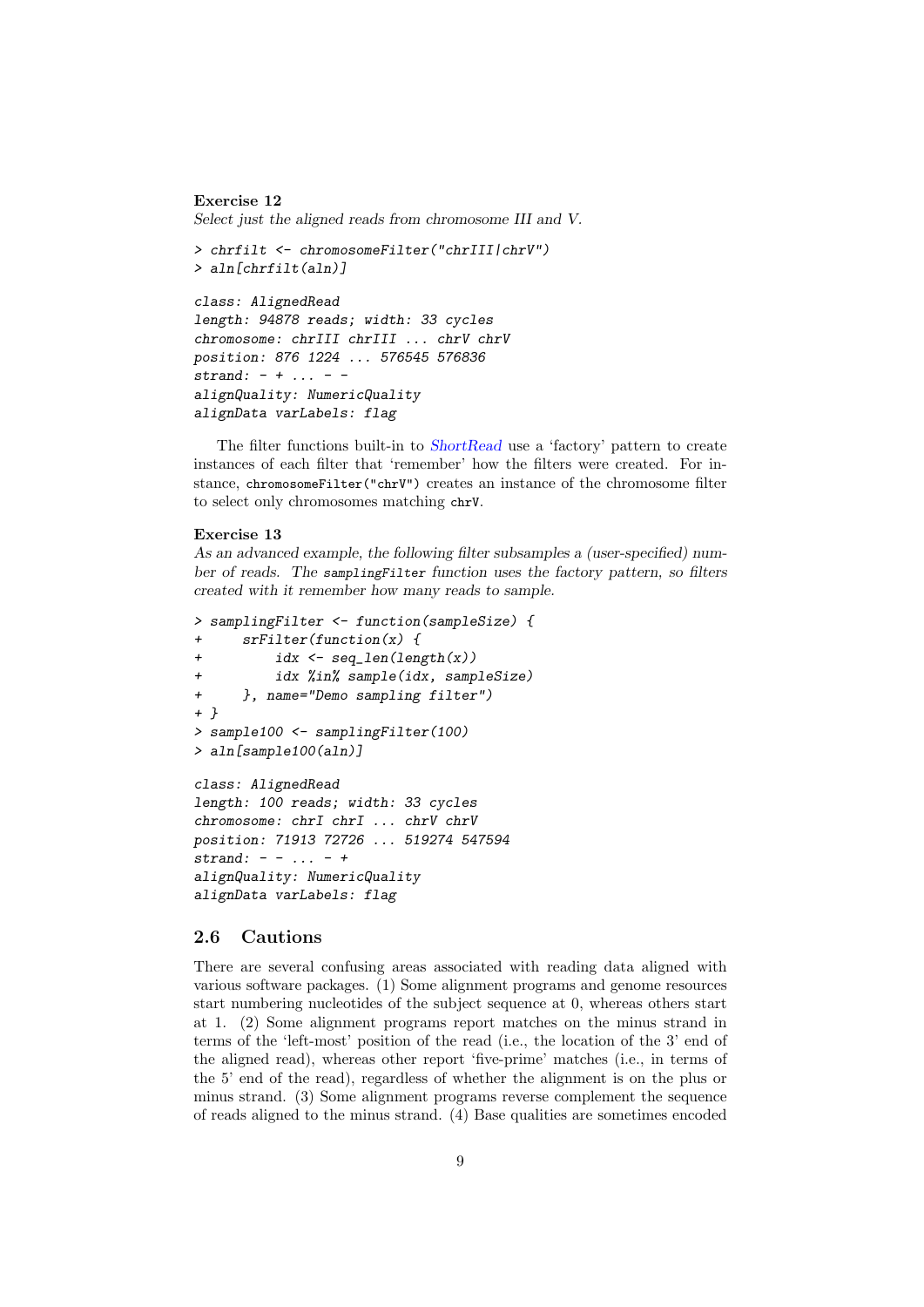as character strings, but the encoding differs between 'fastq' and 'solexa fastq'. It seems that all combinations of these choices are common 'in the wild'.

The help page for readAligned attempts to be explicit about how reads are formatted. Briefly:

- Subject sequence nucleotides are numbered starting at 1, rather than zero. readAligned adjusts the coordinate system of input reads if necessary (e.g., when reading MAQ alignments).
- ELAND and Bowtie alignments on the minus strand are reported in 'leftmost' coordinates systems.
- ELAND and Bowtie alignments on the minus strand are not reverse complemented.

Alignment programs sometimes offer the opportunity to customize output; such customization needs to be accommodated when reads are input using [Short-](http://bioconductor.org/packages/release/bioc/html/ShortRead.html)[Read](http://bioconductor.org/packages/release/bioc/html/ShortRead.html).

# <span id="page-9-0"></span>3 Quality assessment

This part of the course addresses [ShortRead](http://bioconductor.org/packages/release/bioc/html/ShortRead.html) facilities for assessing quality, pri-marily of BAM data. The [ShortRead](http://bioconductor.org/packages/release/bioc/html/ShortRead.html) functionality is mean to complement rather than replace QA tools provided by manufacturer pipelines.

The data we are using is from an RNA-seq experiment, using either random hexamer or oligo( $dT$ ) primers to isolate RNA. The data consist of six lanes of an early Solexa run, three from random hexamer, three from oligo(dT). In each group of three, there is an original, biological replicate and technical replicate (of original).

## <span id="page-9-1"></span>3.1 Generating a QA report

Creating a QA report is a two-step process. The first step is to visit necessary files to collate information in a compact representation. The second step is to present the information in a useful format.

The qa function collates information for the QA report. It visits each fastq.bam file, and extracts information on reads and their qualities. Evaluation of the function is straight-forward, e.g., qa <- qa(extdataDir, pattern, type="BAM"). The process of collating files can be time consuming (each export file must be parsed, taking 3-4 minutes per file) and memory intensive (lanes are processed independently of one another, but processing a full lane consumes 2-3 GB of memory). The return value of the qa function is actually quite compact, and easy to work with.

#### Exercise 14

Rather than collating information during the lab, we load the data from a previously stored instance. The components of the qa object displayed with names(qa) give a sense of what has been collated during the call to qa but are primarily for internal use.

```
> data("qa", package="SeattleIntro2010")
> names(qa)
```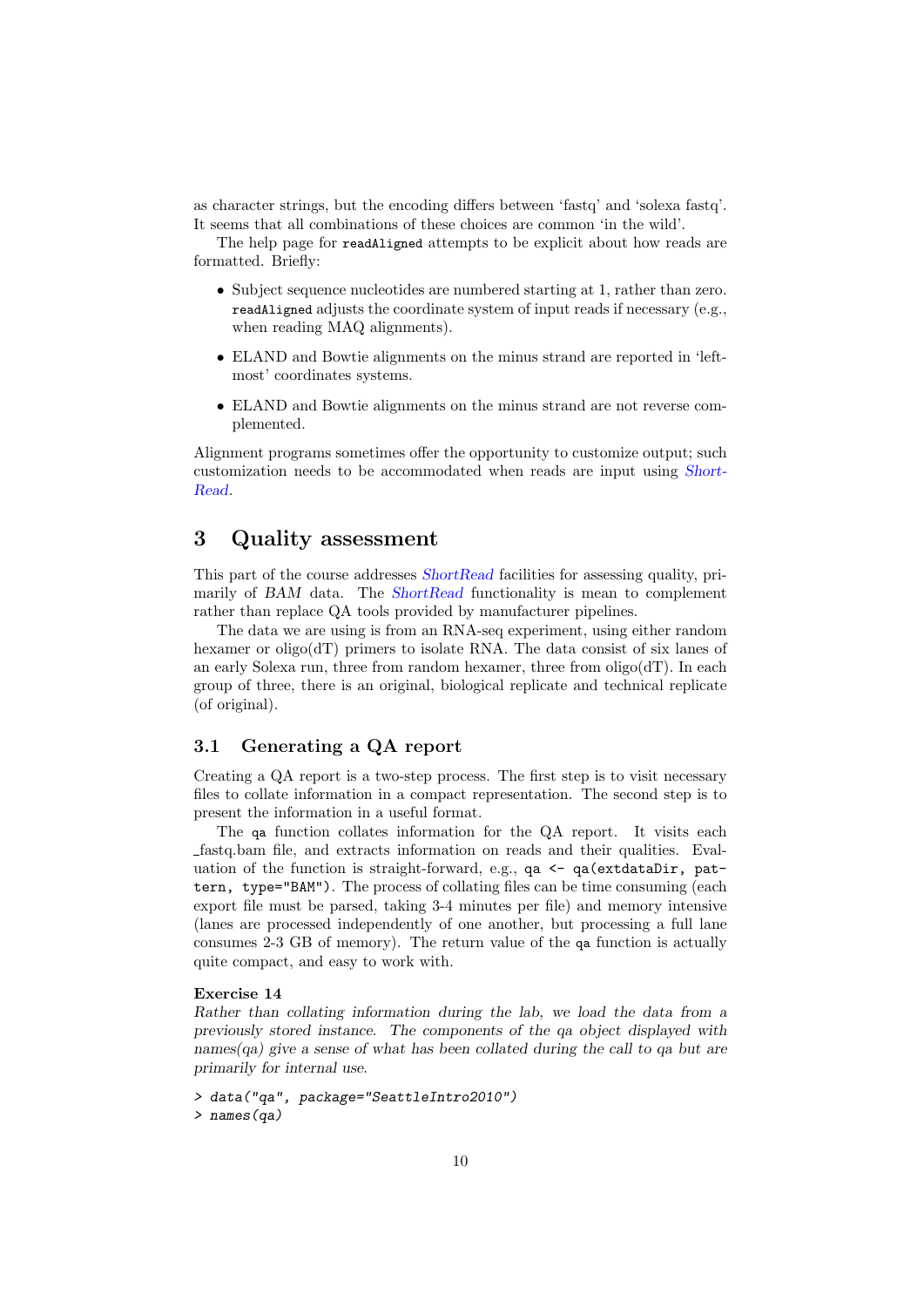```
[1] "readCounts" "baseCalls"
[3] "readQualityScore" "baseQuality"
[5] "alignQuality" "frequentSequences"
[7] "sequenceDistribution" "perCycle"
[9] "perTile" "adapterContamination"
```
One feature of [ShortRead](http://bioconductor.org/packages/release/bioc/html/ShortRead.html) that can speed up this stage of the operation is the use of clustered computer resources and the [Rmpi](http://cran.fhcrc.org/web/packages/Rmpi/index.html) or [mullticore](http://cran.fhcrc.org/web/packages/mullticore/index.html) package; qa uses the srapply function to automatically detect and distribute collation tasks across pre-established nodes. This is outlined in more detail in the [ShortRead](http://bioconductor.org/packages/release/bioc/html/ShortRead.html) Vignette.

Primer and replicate type information can be seen in the hitspergene data file included with the course package.

```
> data("hitspergene", package="SeattleIntro2010")
> elementMetadata(hitspergene)
```

|           |        | DataFrame with 6 rows and 3 columns                                     |           |
|-----------|--------|-------------------------------------------------------------------------|-----------|
|           | Sample | Replicate                                                               | SRR.      |
|           |        | <character> <character> <character></character></character></character> |           |
| SRR002062 | dТ     | Biological                                                              | SRR002062 |
| SRR002051 | dT     | Original                                                                | SRR002051 |
| SRR002064 | ďТ     | Technical                                                               | SRR002064 |
| SRR002058 | RH     | Biological                                                              | SRR002058 |
| SRR002059 | RH     | Original                                                                | SRR002059 |
| SRR002061 | R.H    | Technical                                                               | SRR002061 |

The QA information collated from all six lanes is summarized into an html report using the report function. The command to create the report is rpt  $\leq$ report(qa, dest=tempfile()). This creates an HTML file at the location specified by the argument dest.

#### Exercise 15

Create a report from the qa object loaded in the previous exercise. Do this with the command

> rpt <- report(qa, dest=tempfile())

View the report in your browser with

```
> browseURL(rpt)
```
The QA report provides summary statistics about the numbers of reads and alignments, base calls and qualities, characteristics of per-lane and per-tile read quality, and other information. The QA report is self-documenting, providing a narrative description of each section. Take some time to look over the report and observe the behavior in the 'Cycle-specific base calls and read quality' section.

# <span id="page-10-0"></span>4 Session information

• R version 2.12.1 beta (2010-12-07 r53813), i386-apple-darwin9.8.0